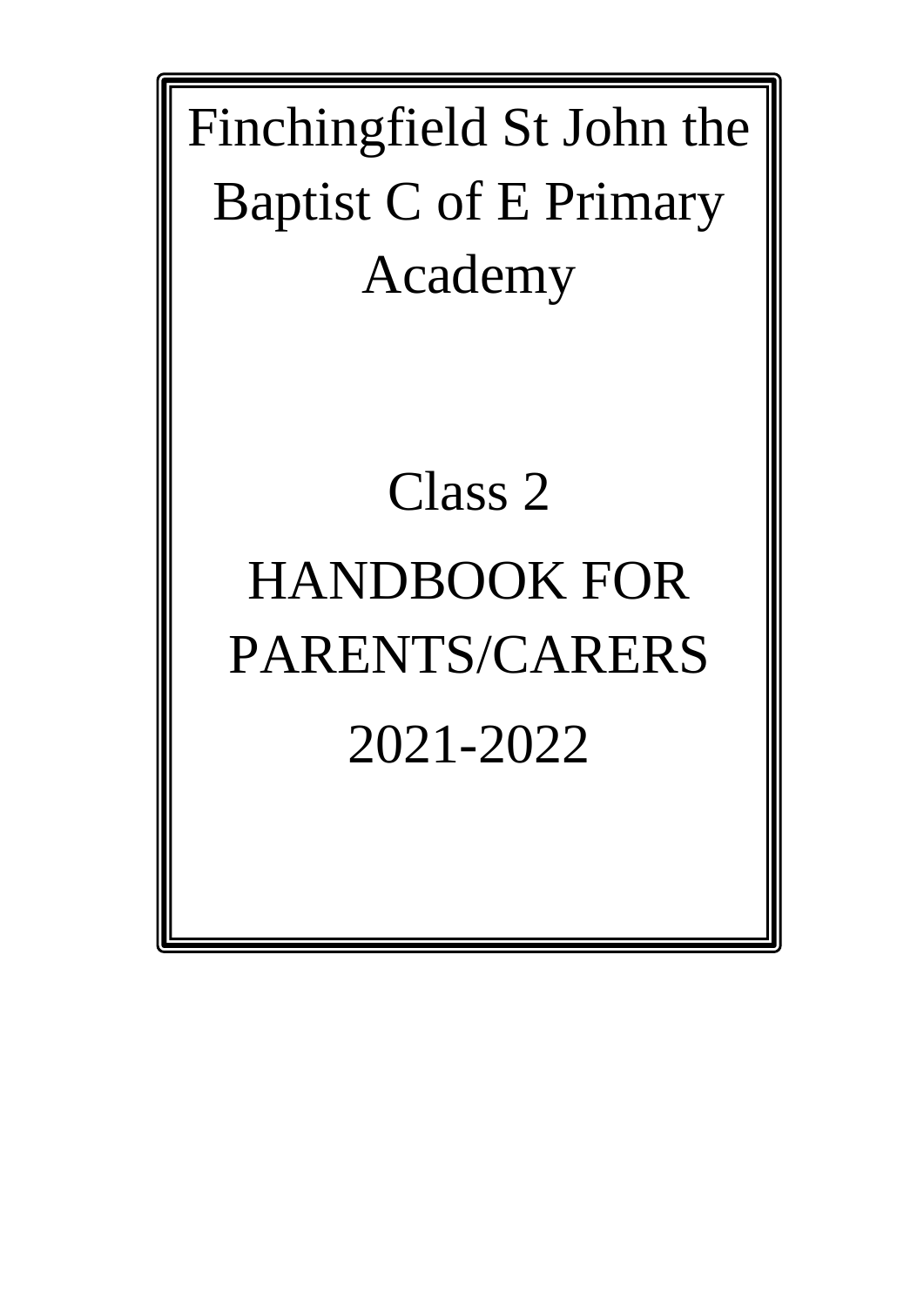Welcome to class 2

# **Learning Powers**

We teach all of the children to be good learners and to build their learning powers.

# Good Learners **have;**

 **they;**

**P**ersevere

are **O**pen minded

are **W**illing to take risks

are **E**nthusiastic

are **R**eflective

**S**hare what they learn

# **Uniform**

The school uniform comprises of

- A white shirt or polo shirt,
- A house tie (in house colours) optional
- A grey sweatshirt or cardigan
- Grey pinafore/skirt/trousers/shorts and checked summer dress. Skirts should be pleated or A-line and of knee length.
- Black shoes.

\*shirts should be tucked in to and from school and whilst at school. The school uniform should be worn with pride.

Nail polish, jewellery and make up are not permitted.

# **For your child's safety, NO jewellery should be worn (other than stud ear rings which MUST BE REMOVED FOR PE) and long hair securely tied up.**

### For PE, pupils require

- A T-shirt (in house colours)
- Plain black shorts
- Black trainers/plimsolls.

These should be kept in a bag on your child's peg at all times.

During the winter months, pupils may wear a black tracksuit for PE.

All items of uniform and PE kit **MUST** be clearly labelled with your child's name.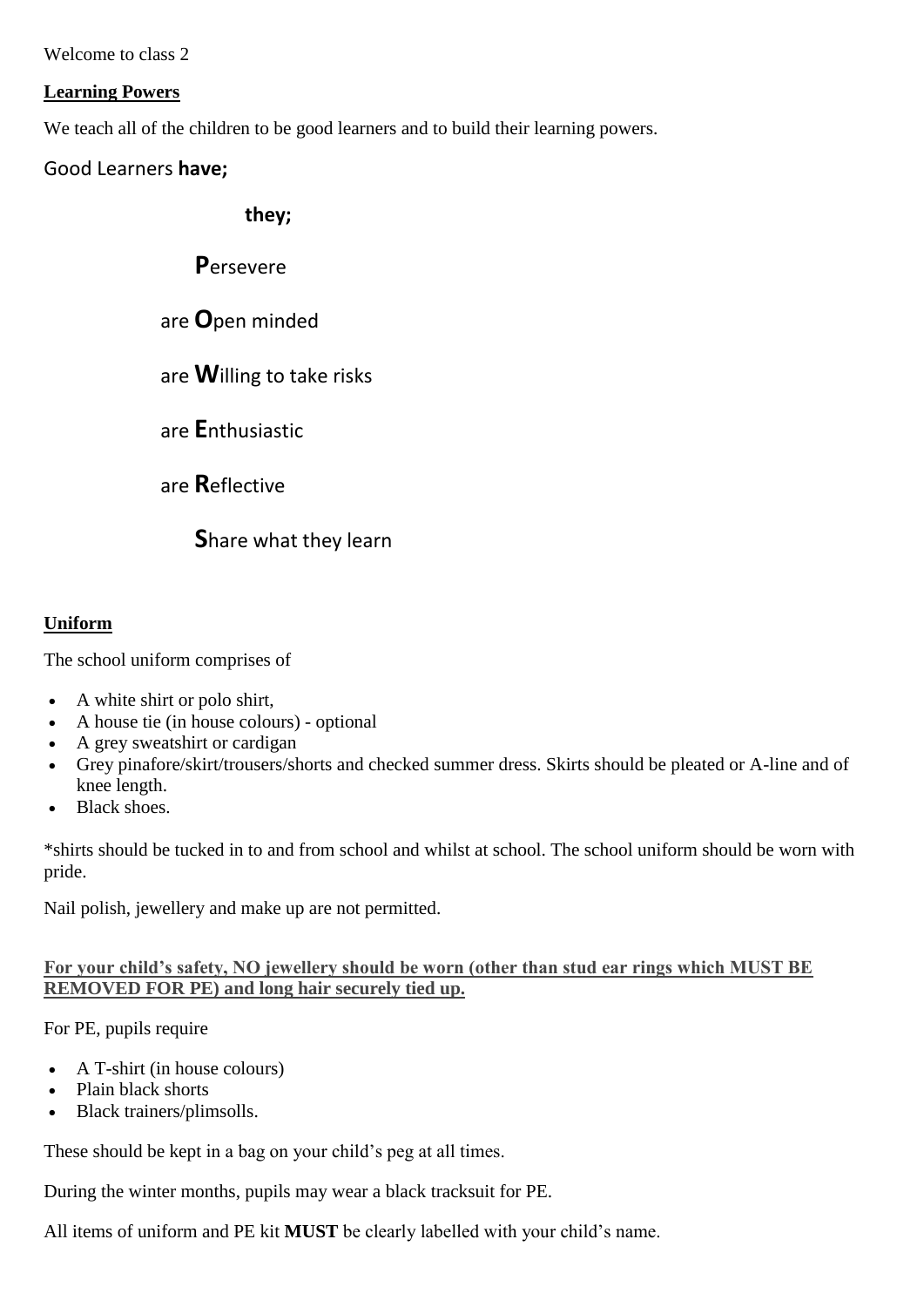Stud earrings and a watch are the only jewellery permitted (except SOS identification)

It is a child's responsibility to remove and look after their own valuables.

**Essex Health and Safety rules require that all jewellery to be removed for PE learning. It does not allow for taping of earrings any longer and any worn must be removed by the pupil. If your child cannot remove earrings themselves then please do so for them before they come to school on PE days.**

Football shirts and other kit are not permitted.

If you would like School uniform with our logo on you can be ordered through the School Trends website; www.schooltrends.co.uk

### **Art Apron**

Please provide a clearly labelled art apron/ old shirt for your child, that they can leave in school to protect their school uniform when undertaking "messy" activities.

#### **Water bottles**

Every child requires a clear plastic water bottle.

Only clear plastic water bottles containing water are permitted.

### **Expectations**

Your child will be challenged by an adult if they do not conform to the standards above. **Please do not put your child in a compromising position.**

### **Teacher Communication**

Please feel free to catch us at collection time for small queries. We are available after school, except for Wednesdays due to Staff Meetings, to discuss any concerns. Alternatively, please contact the office and we will get back to you as soon as possible.

#### **Reading**

Every child will bring home a reading book every day together with a reading diary. Daily reading is strongly recommended and your comments in the reading diary appreciated. Reading in school will take place daily and every child will be heard read individually at least once a week by an adult.

When a book is completed and understood, a new book of the appropriate level will be chosen. As the year progresses the children will be encouraged to choose their own books independently from within their book band.

At present, each class base has their own set of reading books, as well as the opportunity to use the school Library. On occasion, your child might bring home a reading book from outside of their usual reading level. Children will be encouraged to read a book more than once, whilst they build up a range of skills including fluency, comprehension skills and expression.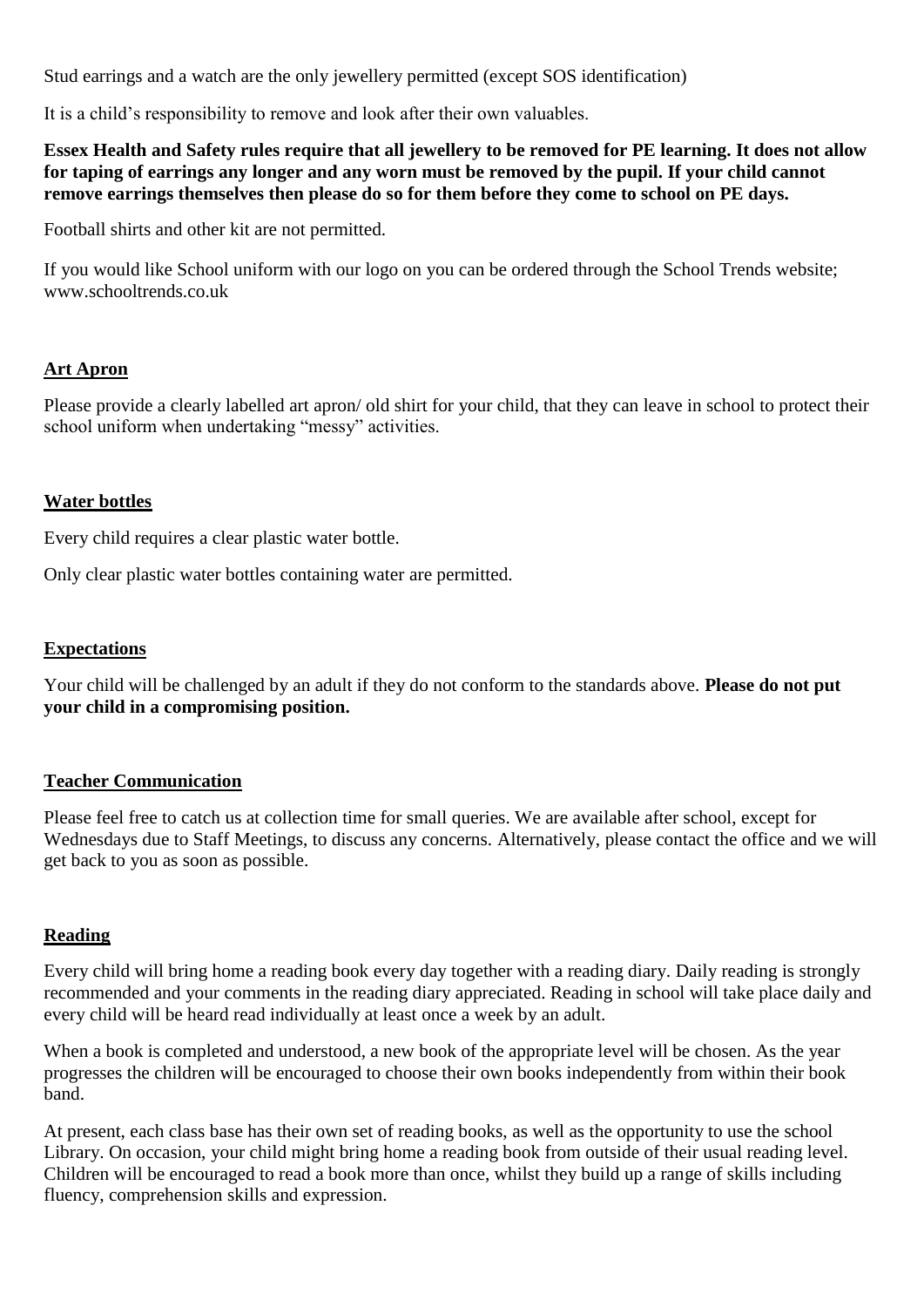### **Homework**

We expect every child to do some reading activities every day with their parent/carer. The benefit of this is well documented and proven. As well as a reading book, in order to enhance their reading, children may come home with tricky words or sounds to practise. On occasions we may send further tasks that will enrich their enjoyment of learning about a particular topic or help to consolidate their understanding in specific areas.

### **Routines**

- On arrival at school children have "morning tasks" which can be spellings, handwriting, maths revision or mindfulness activities.
- Children will come into school in their school uniform on PE days and change into their PE kit for the lesson. We would appreciate your co-operation in ensuring the children are able to dress themselves independently as PE lesson time is seriously curtailed if we have to help every child change their clothes. Please make sure that all items of PE kit are clearly labelled with your child's name.

#### **Important dates**

As far as we are aware at the moment, Year 2 will be undertaking SATS in the summer term 2022 and the Phonics Screening Assessment that they missed in Summer 21, during the Autumn term.

Year 1 will be undertaking the Phonics Screening Assessment in Summer 2022.

#### **Healthy Schools**

All children are provided with a healthy snack option during the school day. This is provided free of charge by Essex County Council.